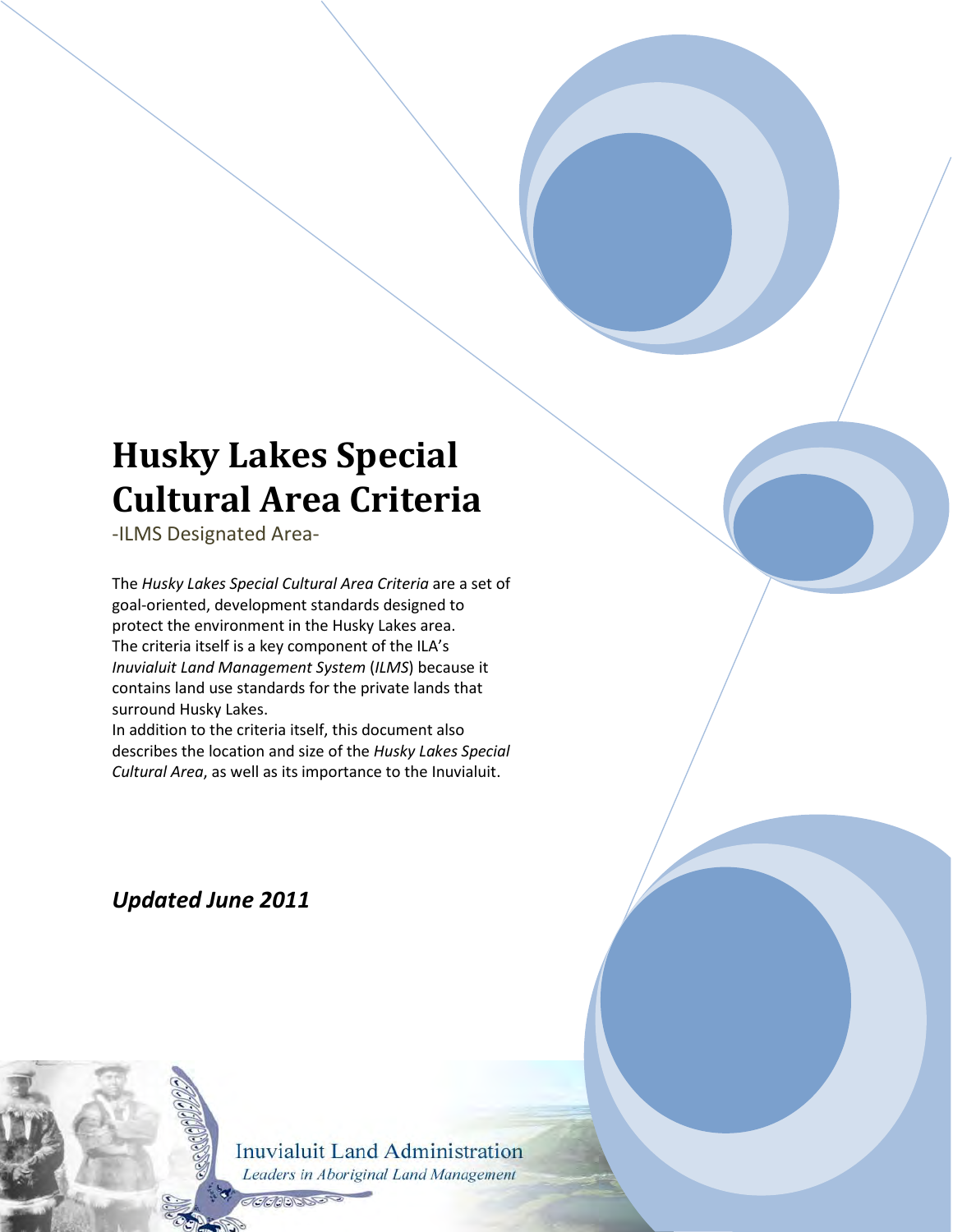# **Table of Contents**

| Husky Lakes Management Area in the Inuvialuit Final Agreement (IFA)Page 5                            |
|------------------------------------------------------------------------------------------------------|
|                                                                                                      |
| How the Husky Lakes Special Cultural Area is administered                                            |
|                                                                                                      |
| Goal-Oriented Regulation and the Husky Lakes Special Cultural Area CriteriaPage 8                    |
| Chart 1.1                                                                                            |
| Chart 1.2                                                                                            |
|                                                                                                      |
|                                                                                                      |
| Appendix A<br>(Identification of Lands within the Husky Lakes Special Cultural Area Boundary)Page 19 |
| Appendix B                                                                                           |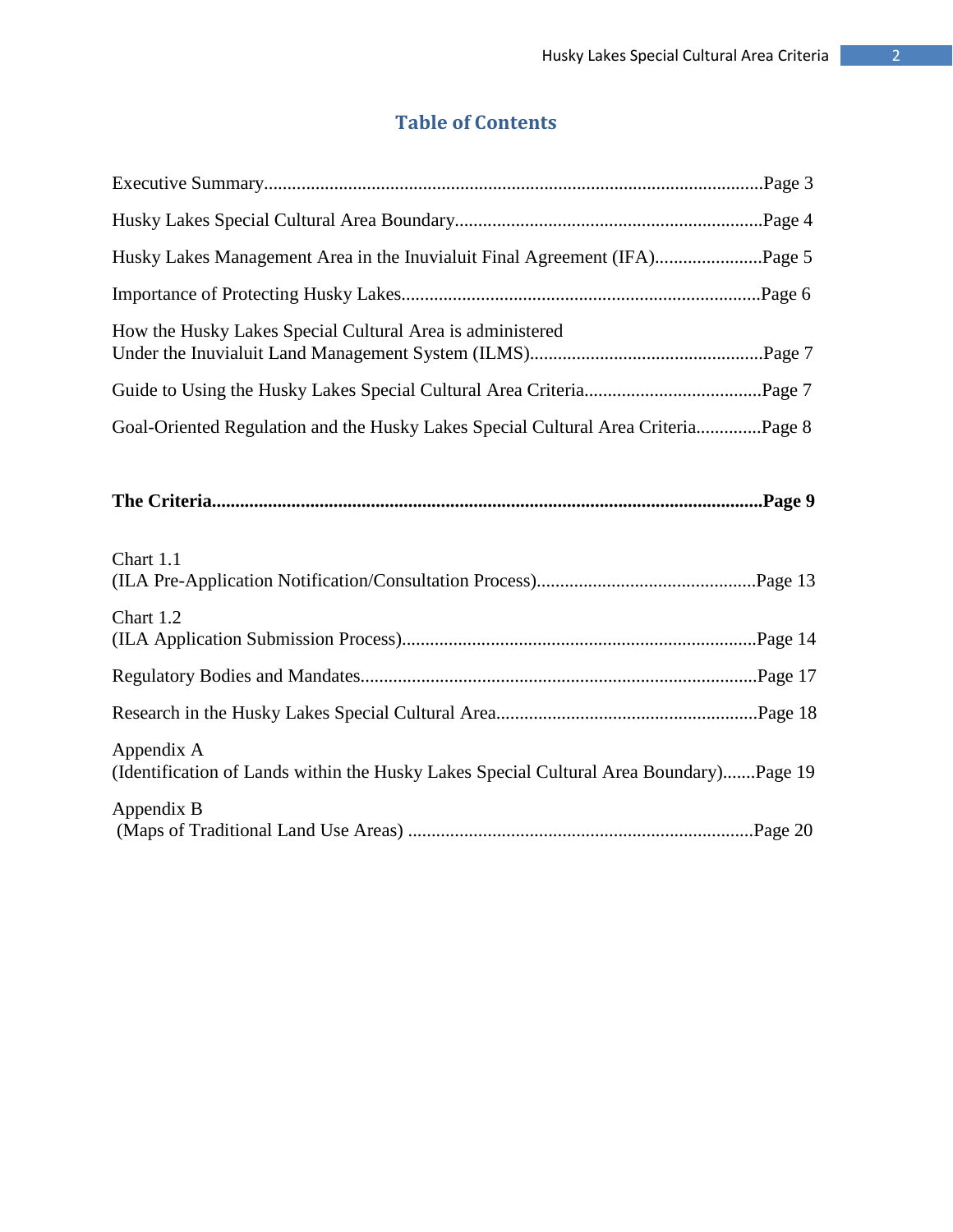#### **Executive Summary**

One of the most striking features of the Inuvialuit Settlement Region is a series of interconnecting lakes that are collectively known as Husky Lakes. These saline lakes are located to the south and southeast of the community of Tuktoyaktuk, roughly between Latitudes 68°42' and 69°38' N and Longitudes 133°30 and 130°50' W. The lakes provide habitat suited for a wide variety of wildlife, both aquatic and terrestrial, which are important resources to the Inuvialuit. For many centuries, the wildlife in and around Husky Lakes has been harvested for food and fur by the Inuvialuit and the lakes have been used for transport. Similarly, the lands and waters that make up Husky Lakes are highly important to the Inuvialuit from a spiritual and cultural perspective. As a result, sustaining the environmental integrity of the Husky Lakes area is a crucial aspect of land management strategies designed to preserve Inuvialuit history and identity.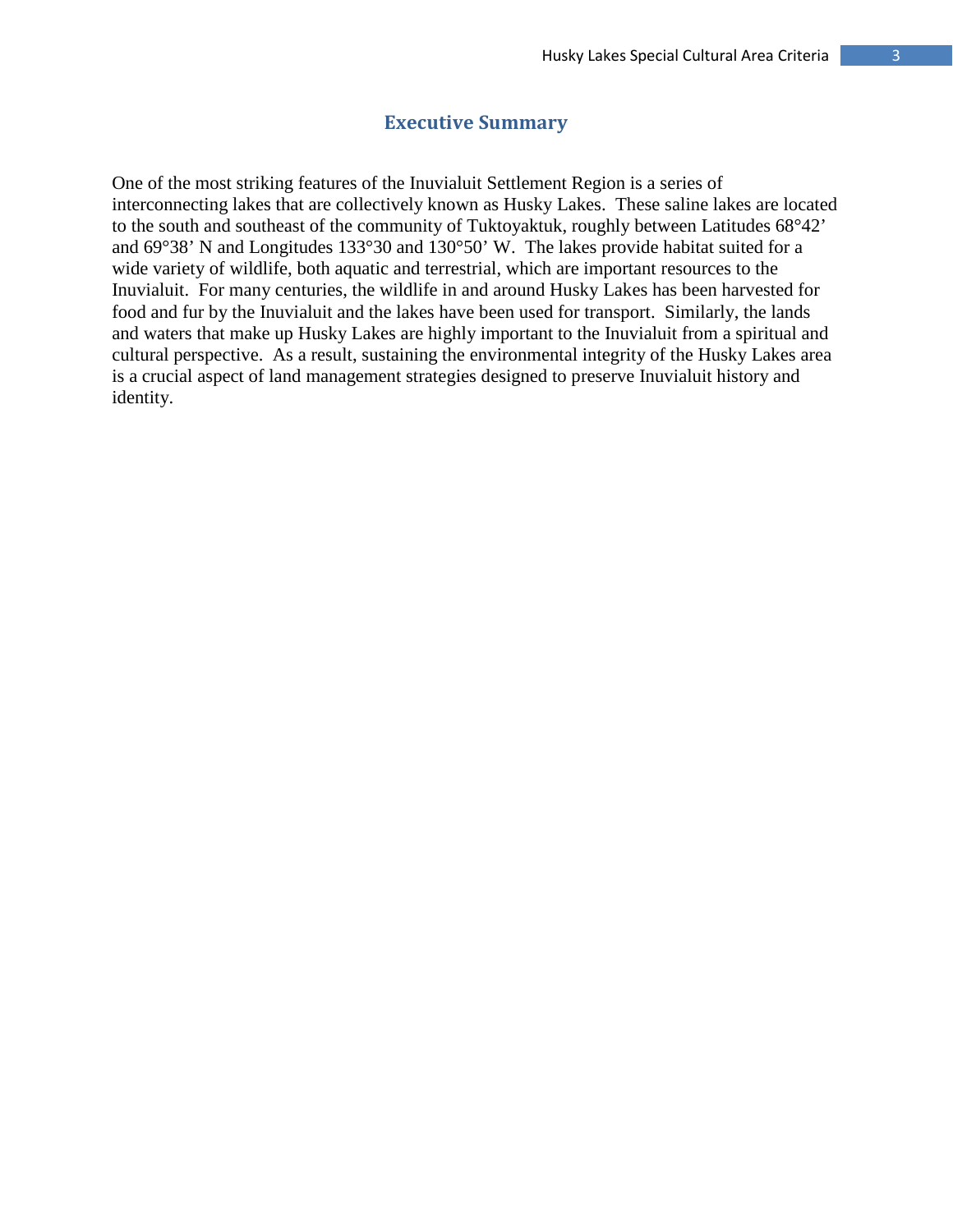# **Husky Lakes Special Cultural Area Boundary**

The *Husky Lakes Special Cultural Area Boundary* (*HLSCA Boundary* or simply *Boundary*) is the area to which the criteria in this document apply. The *Boundary* was established through community consultation with residents of Inuvik and Tuktoyaktuk, and is considered to contain the areas around Husky Lakes where traditional activities are practiced most intensely. Any proposed project that is completely or partially within the *HLSCA Boundary* is expected to conform to the criteria for all portions of the project that are within the *Boundary*. The *HLSCA Boundary* is shown in Map 1.1. A spatial definition of the *Boundary* can be found in Appendix A.



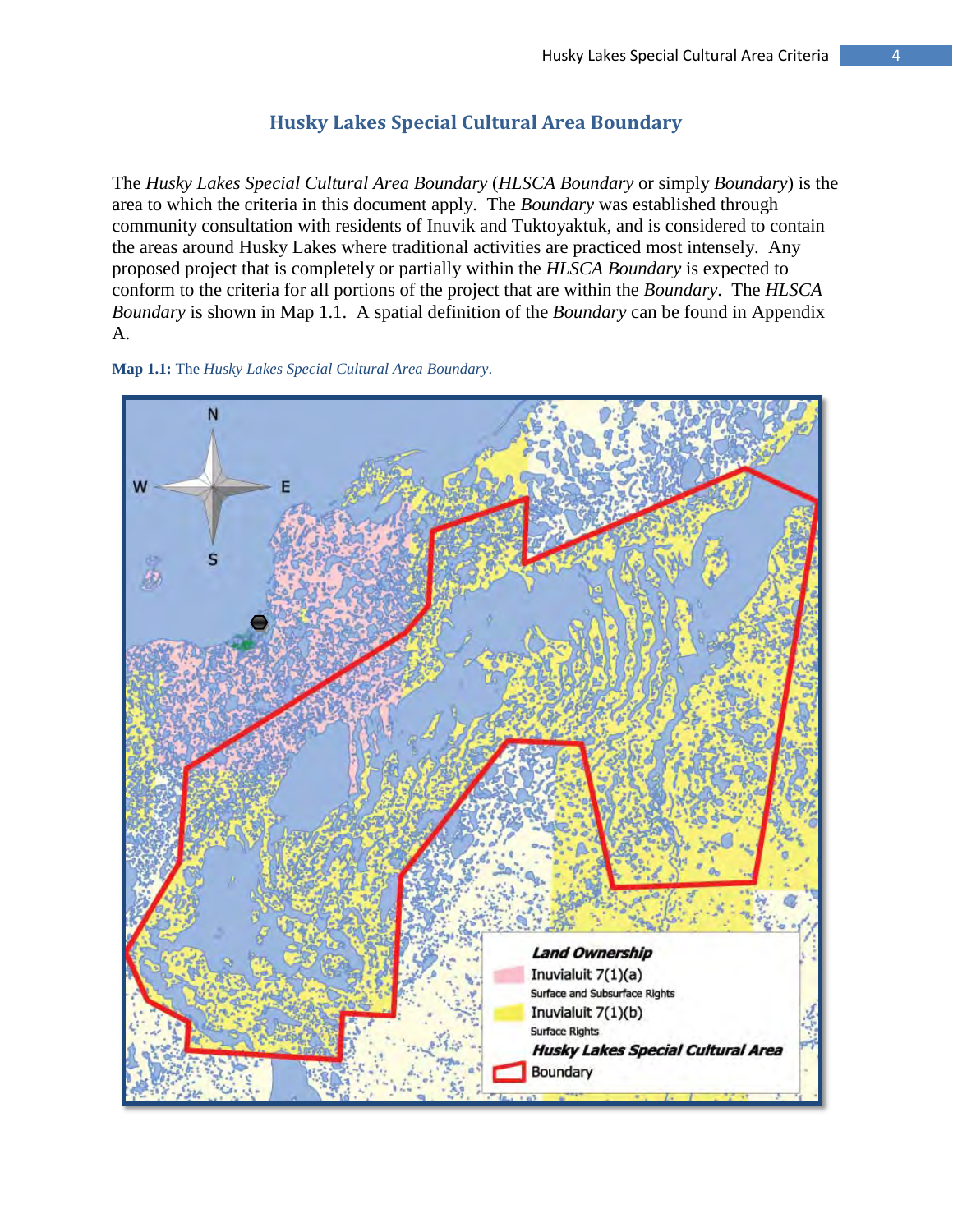# **Husky Lakes Management Area in the Inuvialuit Final Agreement (IFA)**

Under the IFA, Husky Lakes is divided into two management areas, Area Number 1 and Area Number 2. Area Number 1 roughly consists of the lower Husky Lakes. According to the IFA, no dredging or development activity, such as building of drilling platforms or fuel storage facilities is allowed in Area Number 1 waters. Area Number 2 consists of the majority of the Tuktoyaktuk 7(1)(b) lands, as well as Husky Lakes, Liverpool Bay, and Wood Bay. As with Area Number 1, no dredging or development activity, such as building of drilling platforms or fuel storage facilities is allowed in Area Number 2 waters. However, unlike Area 1, Area Number 2 has development terms for terrestrial development as well as marine development. According to section 8(1) of the IFA, approval for any development activity shall be withheld unless the developer proves that the proposed development activities meets acceptable environmental standards and accounts for his standard of performance. The responsibility for deciding these standards is placed on the Environmental Impact Review Board.

Certain lands within the *Husky Lakes Special Cultural Area Boundary* overlap with the Husky Lakes Management Areas #1 and #2. The ILA will employ the *Criteria* in its review of proposed projects in this area



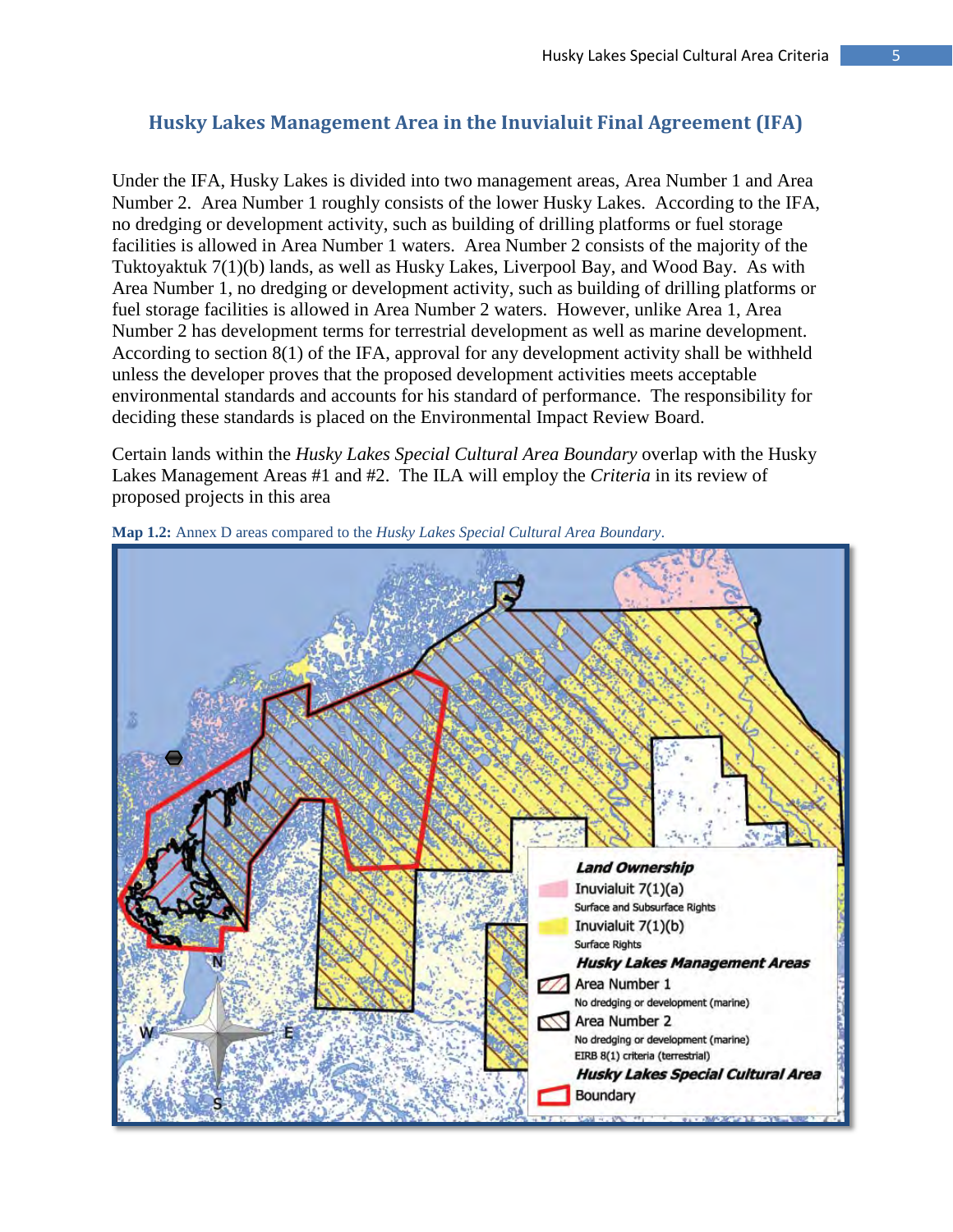### **Importance of Protecting Husky Lakes**

The current generation of Inuvialuit beneficiaries use Husky Lakes for virtually all of the purposes as used by past generations. Spring ice fishing at Husky Lakes, which occurs generally from April until June, is a major event for beneficiaries from Tuktoyaktuk and Inuvik, and is a major source of traditional foods in the Inuvialuit diet. Commonly harvested fish species include lake trout, whitefish, cod, and, occasionally, pike. Goose and duck hunting, another popular traditional activity that takes place at Husky Lakes, is generally practiced around the same time of the year as fishing. Larger game, such as grizzly bear, is also hunted at Husky Lakes in the spring. In the past, caribou was hunted extensively at Husky Lakes. More recently, hunting of caribou has been banned in the Husky Lakes area.

In the summer, fishing and hunting are also practiced, but by fewer beneficiaries than in the spring since access is more difficult and expensive after spring thaw.

In the early fall, berry picking is a highly popular activity, as is ptarmigan hunting. The most common types of berries picked around Husky Lakes include cloudberry, crowberry, blueberry and cranberry.

During the late fall, the winter, and early spring, trapping activities are at their peak at Husky Lakes.

Husky Lakes is also important to the Inuvialuit for spiritual and aesthetic reasons; it is the location where many Inuvialuit were born or laid to rest. At Husky Lakes, many Inuvialuit learned traditional activities through the careful instruction of their elders. There are also many Inuvialuit who have cabins in Husky Lakes or set up tents seasonally in order to get out on the land.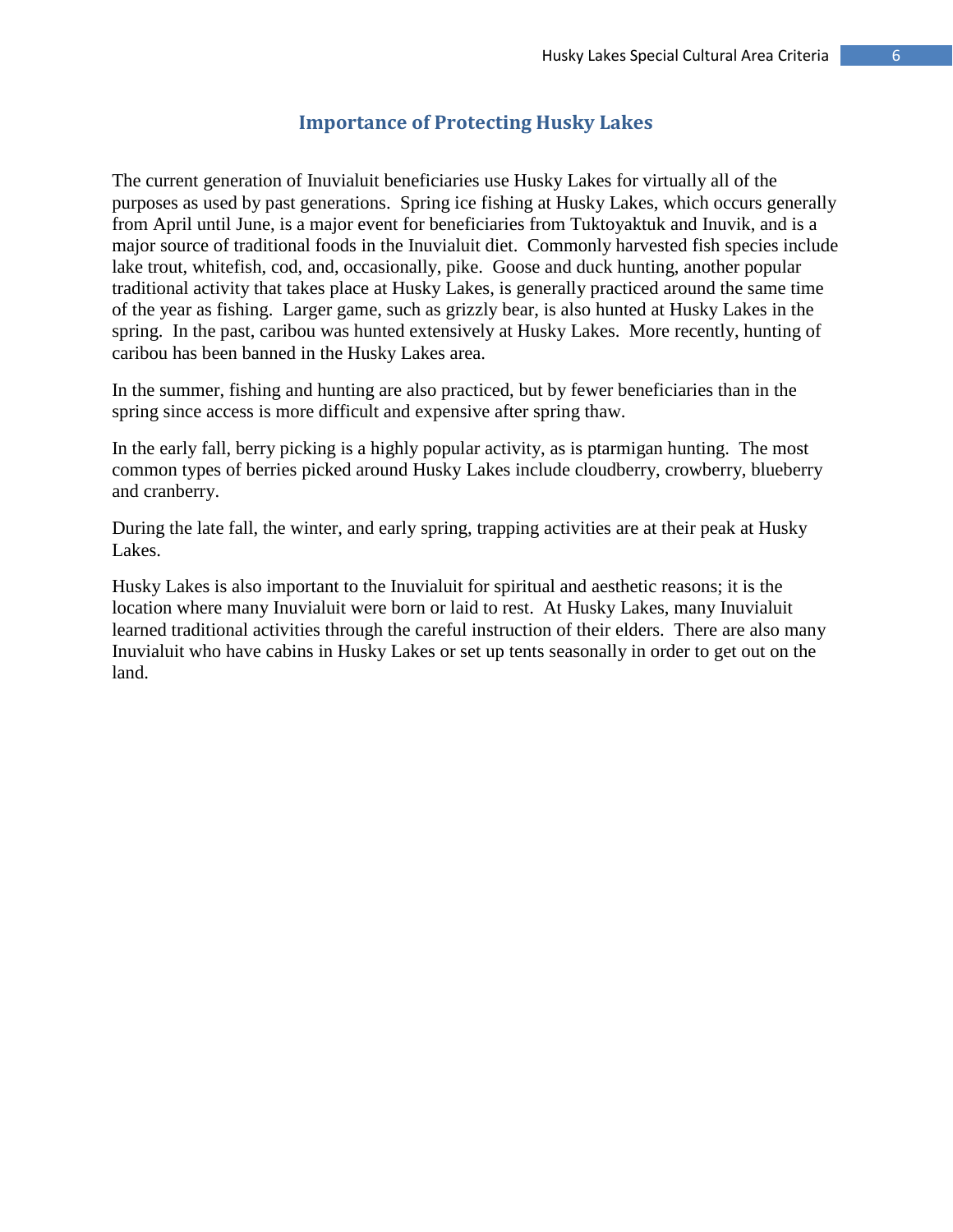# **How the Husky Lakes Special Cultural Area is Administered Under the Inuvialuit Land Management System (ILMS)**

Under ILMS, the *Husky Lakes Special Cultural Area* is considered to be a *Designated Area*. This categorization reflects the fact that the Area is exceptionally important to the Inuvialuit and thereby requires the highest level of protection from environmental degradation. Consequently, the ILA has crafted special criteria that must, at minimum, be met by all applicants looking to site their projects within the Area. This document contains the aforementioned criteria. For reference, a *Designated Area* is defined in ILMS as:

*"an area where specific land use policies are administered. The ILA in conjunction with the ILAC may recommend to the IRC Board the designation of specific areas of Inuvialuit Land for a particular land use or range of land uses or to restrict certain land uses, based on resource conservation, adjacency to communities, environmental sensitivity, wildlife or any other reason deemed appropriate;"* 

For further detail, please consult ILMS.

### **Guide to Using the Husky Lakes Special Cultural Area Criteria**

The *Husky Lakes Special Cultural Area Criteria* document is designed to be a guide for persons or industry proposing development, or to conduct an activity within the Husky Lakes *Boundary*. In essence, the *Criteria* in this document details the management goals and environmental standards that the ILA has identified for the Area, as well as the performance criteria that the ILA requires Applicants to address in order for the ILA to consider an application for a Right within the *Boundary*. If an application is made to the ILA for a Right within the Husky Lakes *Boundary*, and the application does not meet the management goals and/or address all the *Criteria*, then the application will not be considered complete by the ILA and will not be processed further.

Applicants should also be aware that conformity with the *Criteria* does not ensure that an application will be approved and a Right will be granted, rather it simply means that the ILA accepts the content of the application and is prepared to distribute it to stakeholders and regulators for their input on the application.

For a detailed understanding of the ILA's application cycle, and how the *HLSCA Criteria* are used by the ILA in the review and approval process, refer to Chart 1.1 and 1.2.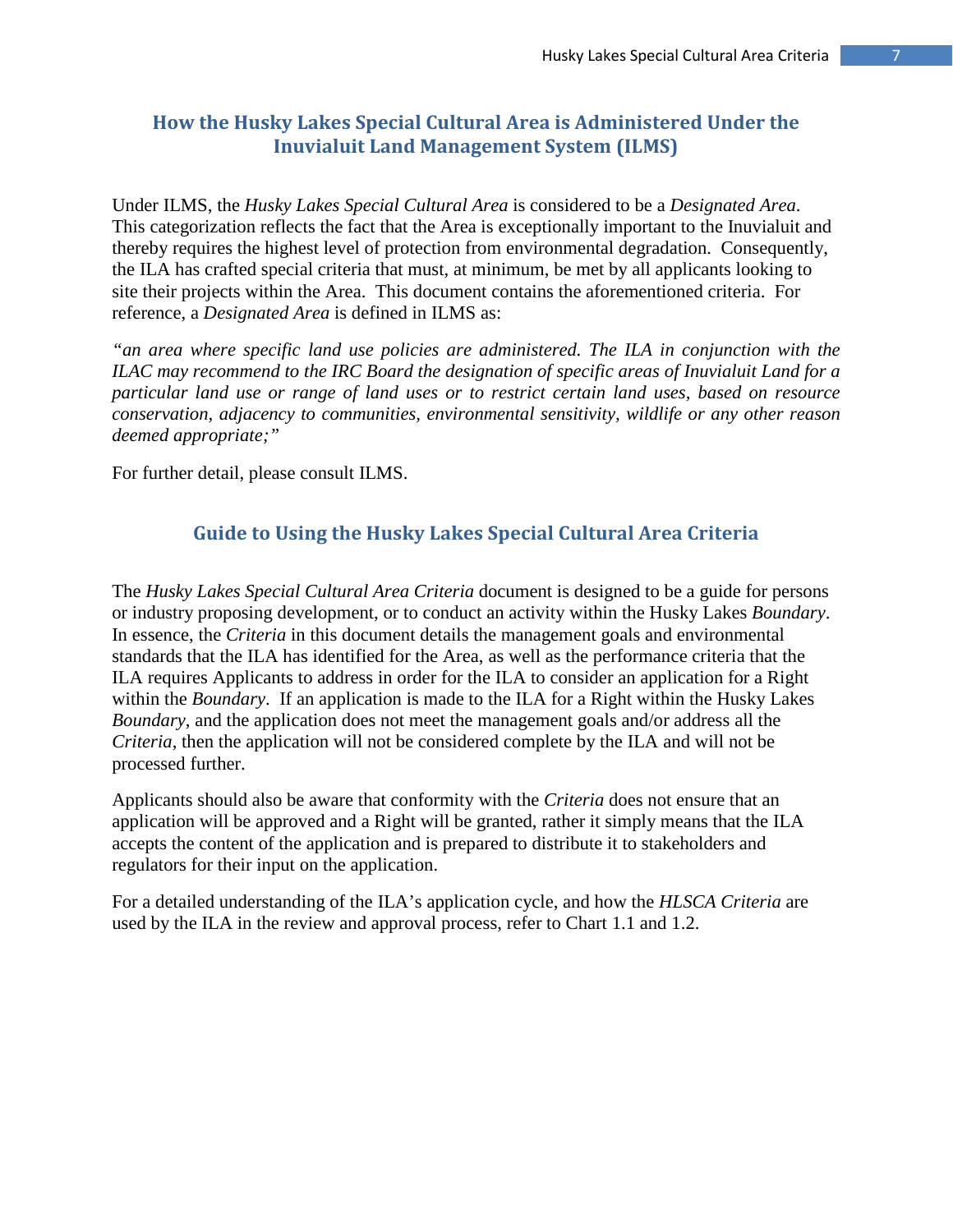# **Goal-Oriented Regulation and the Husky Lakes Special Cultural Area Criteria**

In the last several years, regulators worldwide have moved away from prescriptive regulation in favour of goal-oriented regulation. The reason for this movement is a general acknowledgement that prescriptive regulation is inflexible, outdated and heavy-handed, whereas goal-oriented regulation encourages technological innovation and is strongly supported by industry.

The ILA, as a private land manager, is interested in encouraging land use activities while not unduly burdening proponents with regulatory hurdles. Consequently, the ILA decided that a goal-oriented approach to land management was preferable to a prescriptive approach and crafted the *Husky Lakes Special Cultural Area Criteria* accordingly. The *Criteria* itself attempts to avoid restricting specific activities or types of developments in Husky Lakes, with the exception of a ban on hydrocarbon development within 1km of the shores of Husky Lakes. The *Criteria* aims to regulate the negative externalities of development activities and, in so doing, ensure that environmentally responsible projects can take place in the *Boundary* while not jeopardizing the current environmental state of Husky Lakes.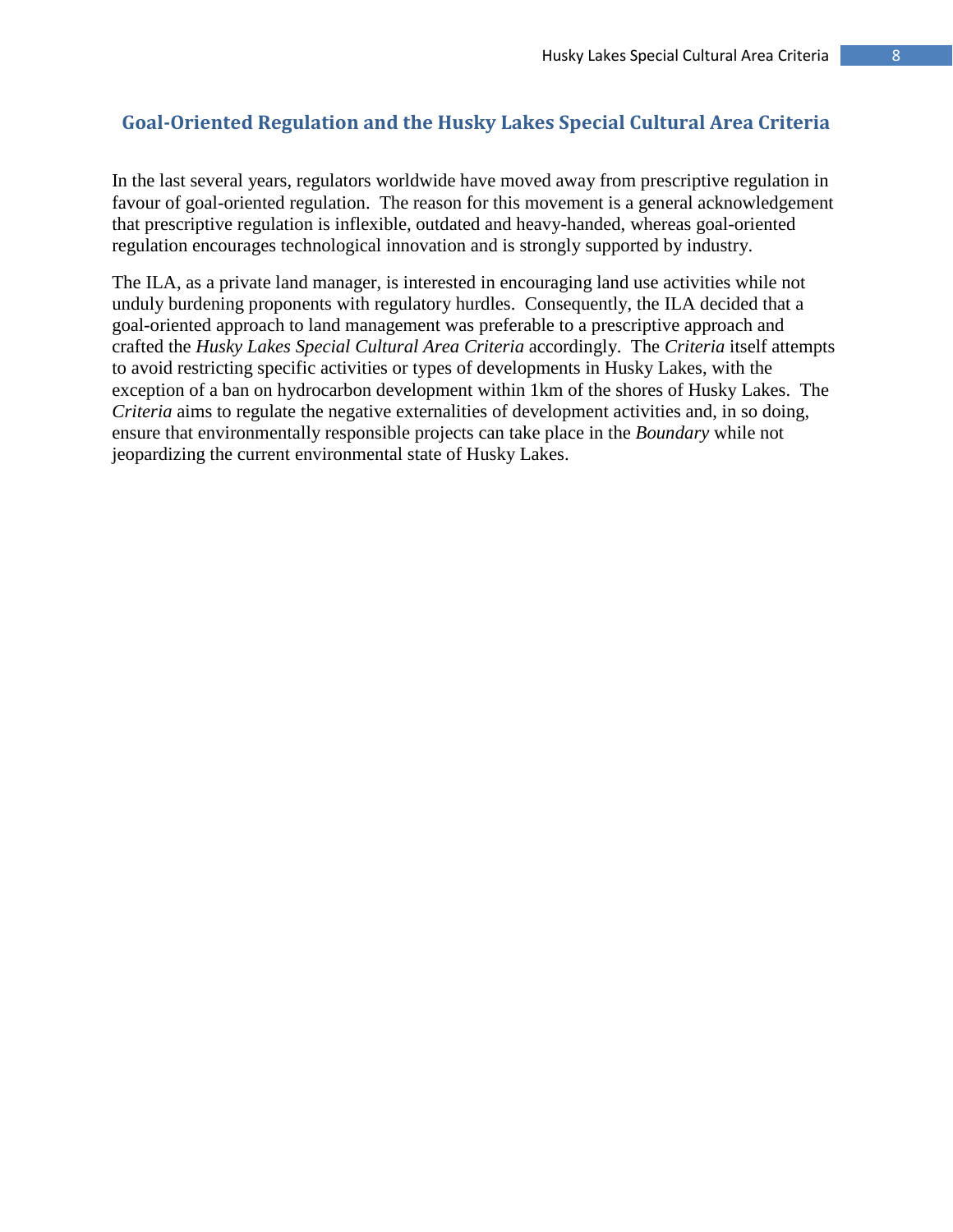### The Criteria:

#### **Loss of Useable Land**

*"In their application to the ILA, Applicants must demonstrate that their proposed project will have a minimal footprint of land use."*

The majority of the Husky Lakes lands are undisturbed and undeveloped. In order to maintain the current productivity of the land, projects in Husky Lakes must conserve land by reusing disturbed areas and minimizing the project's footprint. Applicants are expected to demonstrate that their projects will not unduly disturb the lands in the *Boundary*.

#### **Decline in Traditional Fish Harvest**

*"In their application to the ILA, Applicants must demonstrate that their proposed project will not have a negative impact on traditional fish harvesting."*

Traditional fish harvesting at Husky Lakes takes place throughout the year but is especially intense from early April to late June. Harvested fish from Husky Lakes are a major source of traditional foods to the Inuvialuit, and a good source of proteins and unsaturated fats. Additionally, the act of fishing is an important cultural event for all generations of beneficiaries. Developments and activities in Husky Lakes must not negatively impact the traditional harvest by reducing the access to, or usability of harvest sites or by impacting fish stocks. Applicants should be prepared to demonstrate that their project will not have impacts on traditional fishing activities.

#### **Decline in Hunting Success**

*"In their application to the ILA, Applicants must demonstrate that their proposed project will not have a negative impact on traditional and guided hunts."*

Hunting at Husky Lakes is an important source of food and fur to the Inuvialuit. Guided hunts are also a major source of income for Inuvialuit guides. Although beneficiaries hunt at Husky Lakes year-round, the most intensive hunting usually takes place at the same time as spring fishing; from early April to late June. Applicants must demonstrate that their proposed activity will not interfere with the Inuvialuit's traditional hunting activities or with their guided hunts.

#### **Decline in the Aesthetics of Husky Lakes**

*"In their application to the ILA, Applicants must demonstrate that their proposed project will not have a negative impact on the aesthetics of Husky Lakes"*

One of the main reasons that Husky Lakes is of such high value to the Inuvialuit is because the lakes are pristine, isolated and undisturbed. Proposed activities in the Husky Lakes area must include measures that ensure the aesthetics of Husky Lakes are not negatively altered by the project. Aesthetics include the visual appearance, the auditory atmosphere, and the olfactory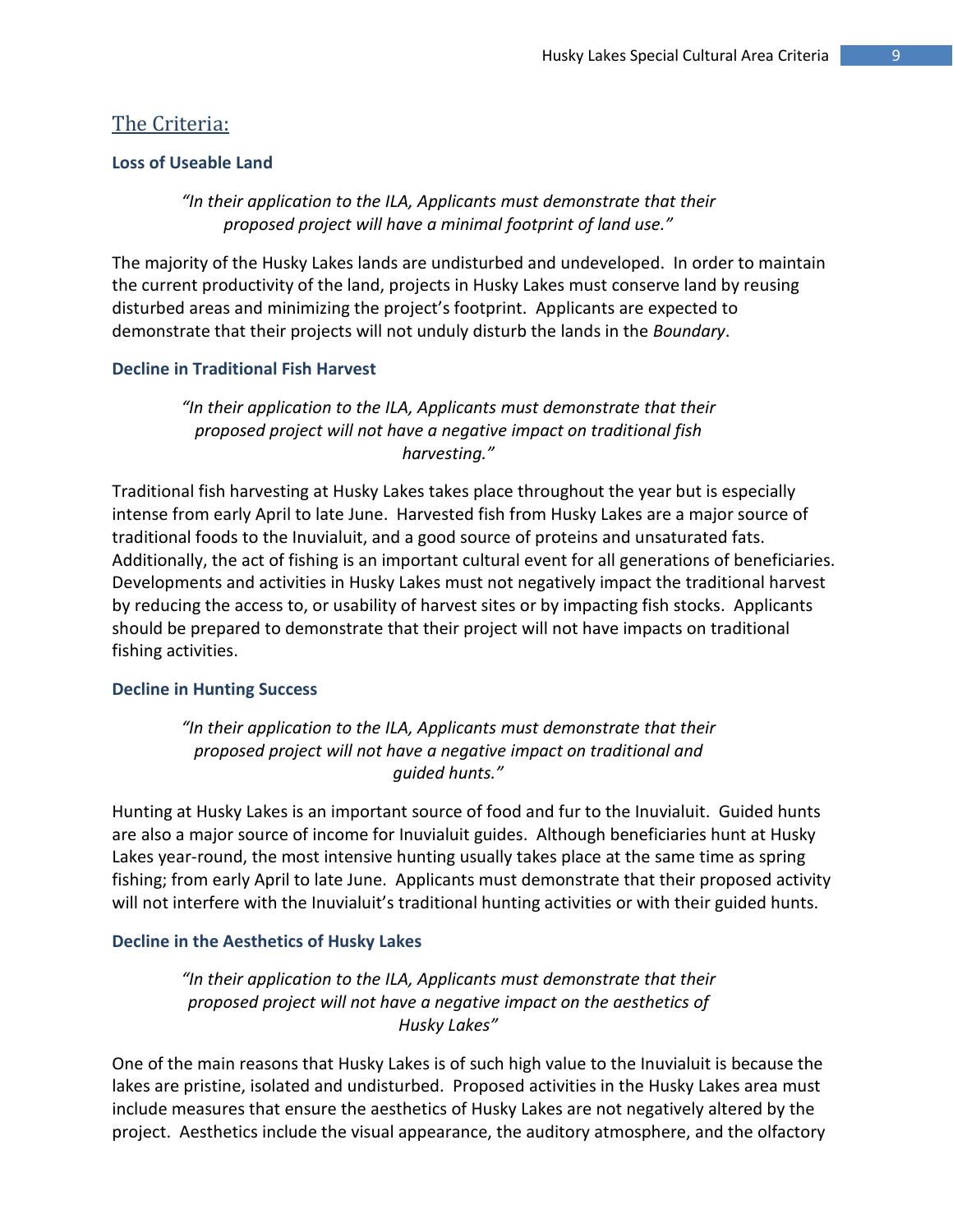experience of the Husky Lakes area. This term will ensure that the Inuvialuit's peaceable enjoyment of the land around Husky Lakes is not interfered with.

#### **Decline in Trapping Success**

*"In their application to the ILA, Applicants must demonstrate that their proposed project will not have a negative impact on trapping."*

Many Inuvialuit use the Husky Lakes area for trapping. Developments and activities in the Husky Lakes area should not interfere with beneficiaries' ability to trap, or with the livelihoods derived there from.

#### **Climate Change Disproportionately Impacts Husky Lakes**

*"In their application to the ILA, Applicants must demonstrate that their proposed project will not intensify the impacts of climate change on Husky Lakes."*

The impacts of climate change on arctic landscapes are predicted to be severe and pervasive. Although impacts cannot be prevented, precautions can be taken to reduce the scale of the impacts. Applicants must demonstrate that their proposed project will not enhance permafrost degradation by reducing the insulating properties of vegetation and soils, or by other processes associated with the proposed activity.

#### **Enhanced Erosion and Shoreline Instability**

*"In their application to the ILA, Applicants must demonstrate that their proposed project will not increase erosion or shoreline instability."*

Maintaining stable shorelines within the *Boundary* is crucial for sustaining the existing Husky Lakes landscape. Although natural erosion will occur, Applicants must demonstrate that their projects will not enhance shoreline erosion or lead to the destabilization of shore zones.

#### **Increased Off-Road Travel**

*"In their application to the ILA, Applicants must demonstrate that their proposed project will not contribute to off-road travel that could result in damage to fragile tundra landscapes."*

Most projects in the ISR require the construction of gravel pads and roads. The configuration of roads and pads must take into account the ease and attractiveness of off-road travel which may be created by these features. The Applicant must demonstrate that their project will prevent off-road travel by vehicles that will damage the tundra. Off-road travel is only permitted in cases of specified emergencies, and notification must be given to the Chief Land Administrator within 24 hours of off-road travel.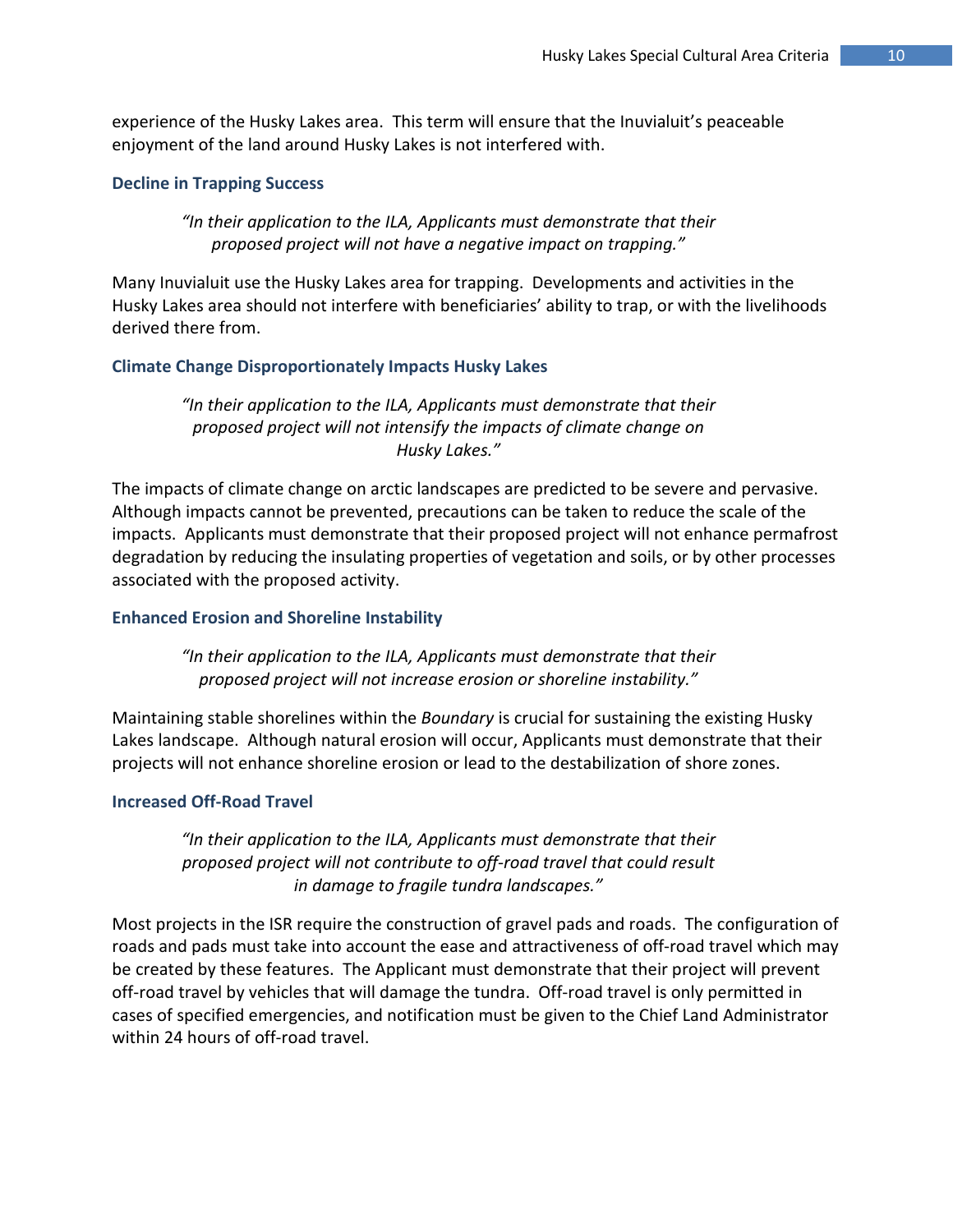#### **Incomplete Abandonment and Restoration**

*"In their application to the ILA, Applicants must demonstrate that any disturbance to the landscape associated with their proposed project will be completely remediated by the end of the project's life, and the land restored to its original state as far as it is feasible. The Applicant must also demonstrate that restoration will be implemented progressively at the project site."*

Applicants will prepare a plan identifying how progressive restoration activities will be conducted. This plan shall include a commitment to undertake the plan and include proof that they have the financial capital required to undertake the proposed restoration plan. It is not acceptable for Applicants to wait until the entire project is completed to begin restoration; rather it is an ongoing process that begins as soon as any portion of a project is no longer needed. The requirement for progressive restoration will ensure that the project's footprint is minimized at all stages and reduce its overall impact on the area.

#### **Spills**

*"In their application to the ILA, Applicants must demonstrate that their proposed project will employ a spill prevention strategy that ensures that all spills will not impact the Husky Lakes Special Cultural Area."*

Fuel and chemical spills present one of the greatest risks to the Husky Lakes environment. Since virtually all spills are preventable, Applicants must demonstrate that their proposed project will not only prevent spills but also demonstrate that any spills will not result in negative impacts to Husky Lakes.

#### **Damage to Heritage and Archaeological Sites**

*"In their application to the ILA, Applicants must demonstrate how their proposed project will not damage or disturb heritage resources or archaeological sites within the Husky Lakes Special Cultural Area."*

Husky Lakes has been used by the Inuvialuit for generations and, consequently, there are innumerable heritage resources and archaeology sites within the *Boundary*. Applicants must satisfy the ILA that known heritage resources and archaeology sites will not be negatively impacted by the proposed project, and how any new sites or resources encountered will be reported and protected.

#### **Damage to Species-at-Risk**

*"In their application to the ILA, Applicants must demonstrate how their proposed project will not cause negative impacts to species-at-risk"*

Many parts of Husky Lakes are home to species at risk. In order for the ILA to consider an application it must demonstrate how species-at-risk will not be negatively affected by the proposed project.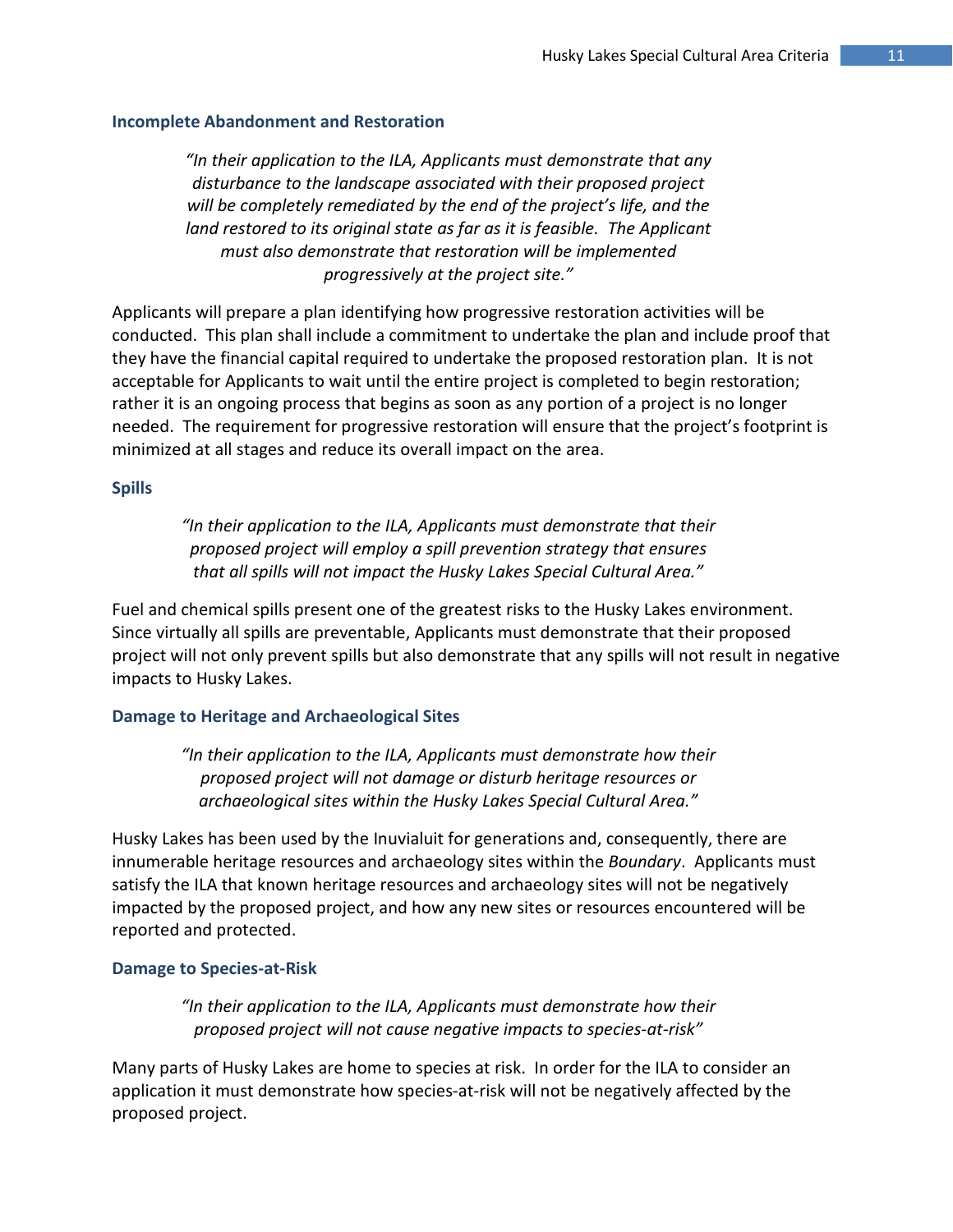#### **Loss of Forestry Resources**

*"In their application to the ILA, Applicants must demonstrate that their proposed project will minimize the loss of forestry resources."*

The forestry resources at Husky Lakes are minimal, and their preservation is important for aesthetics and the prevention of environmental degradation. Applicants will need to show how their proposed project will avoid forestry resources to the greatest extent possible.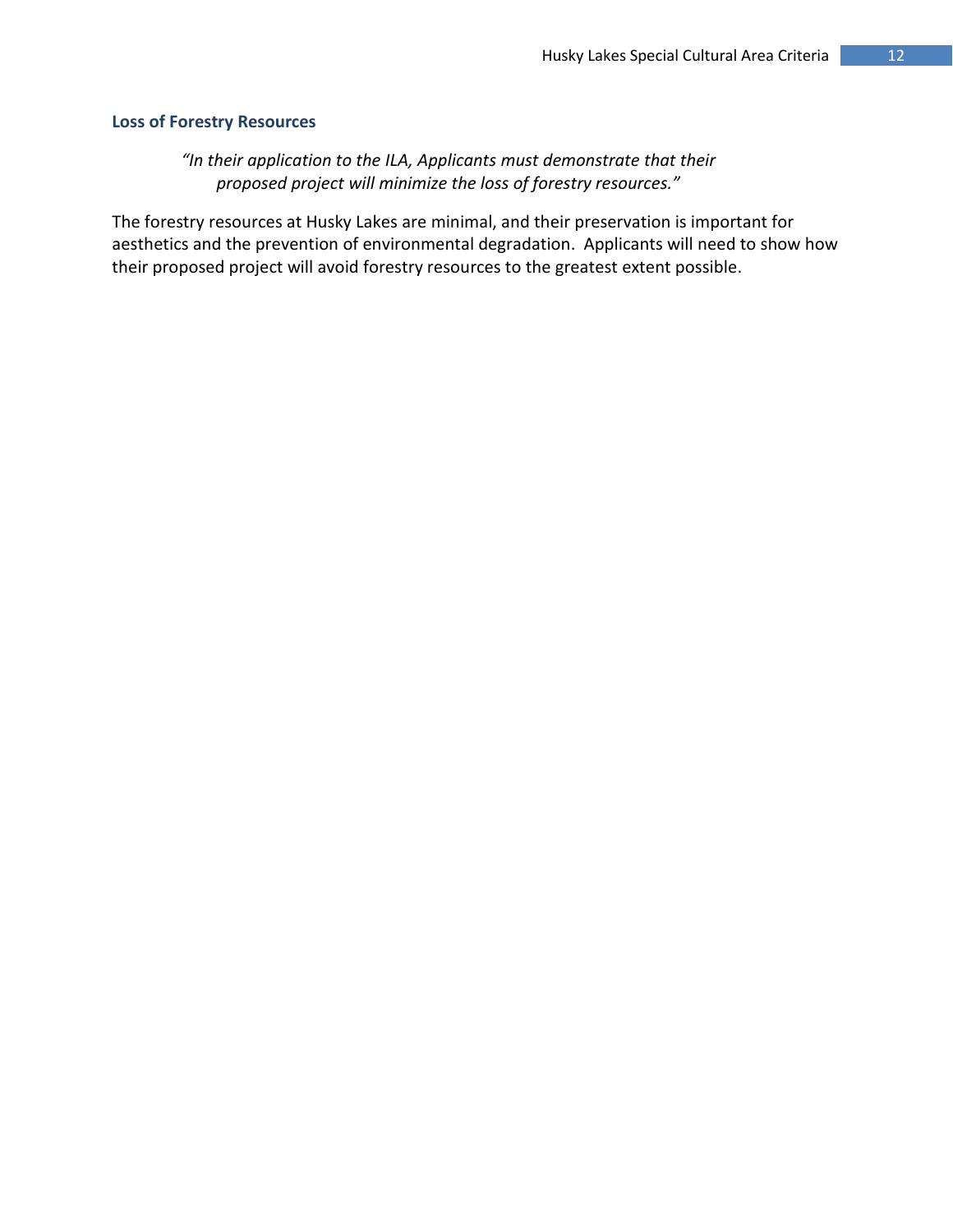

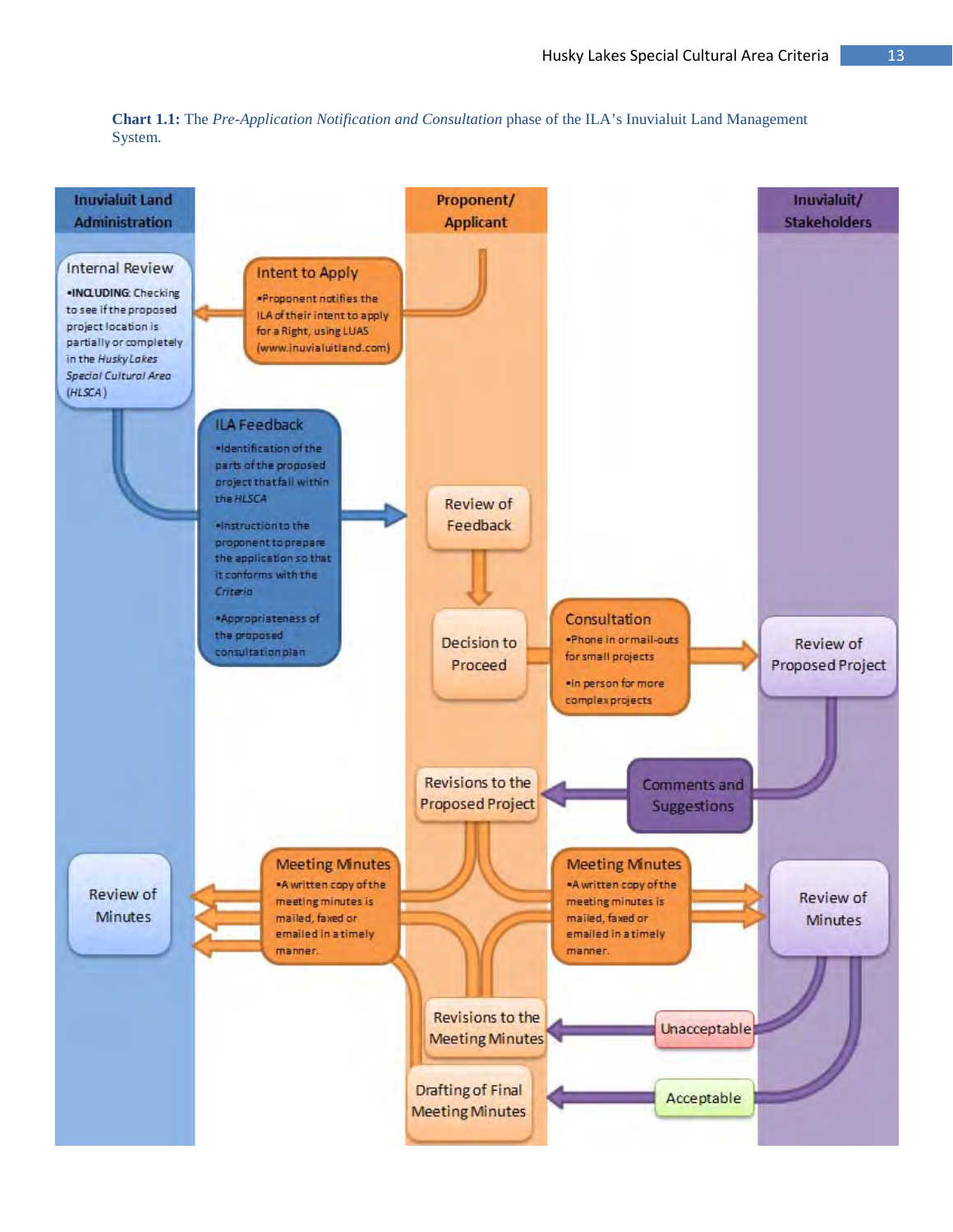**Chart 1.2:** The *Application Submission* phase of the ILA's Inuvialuit Land Management System.

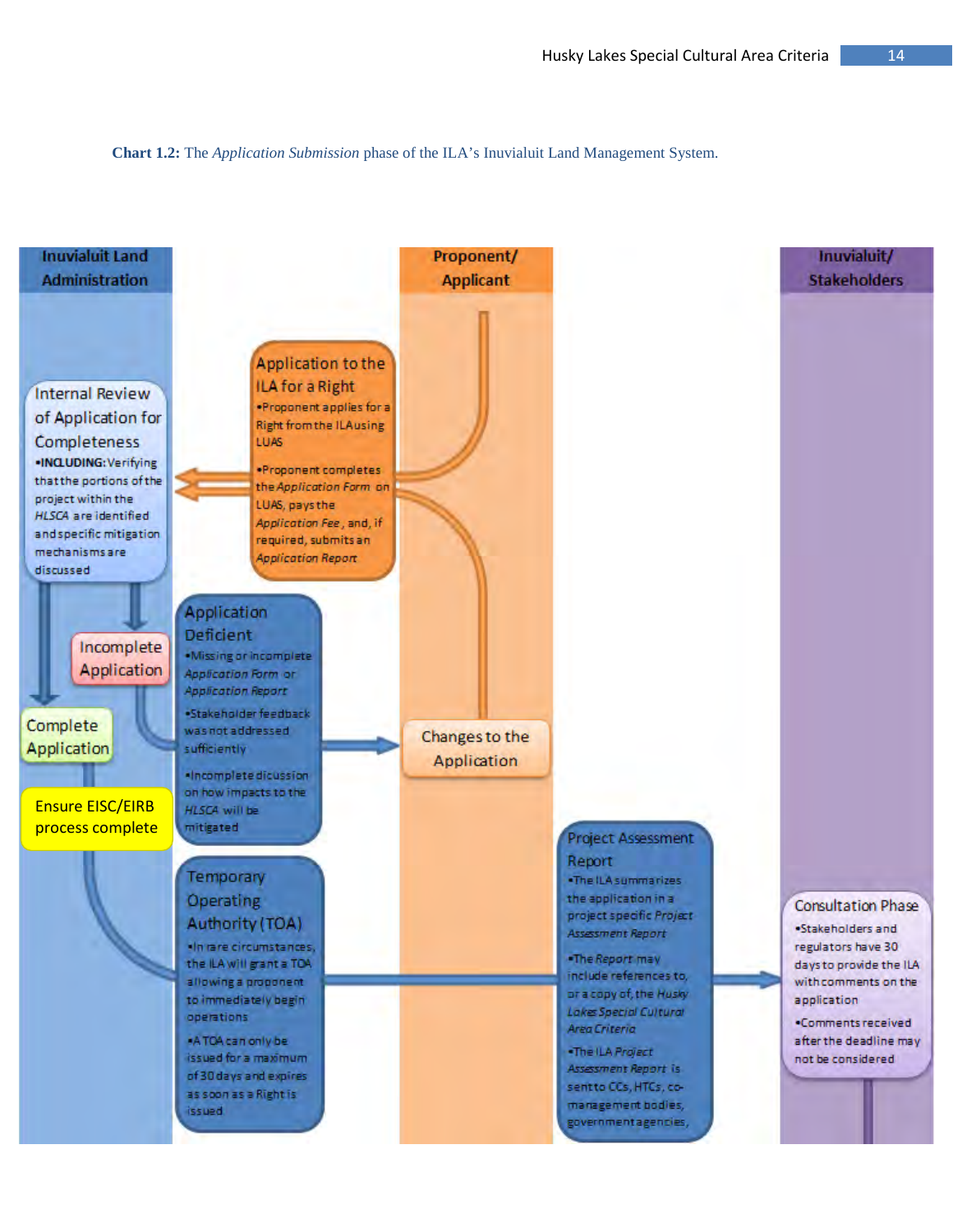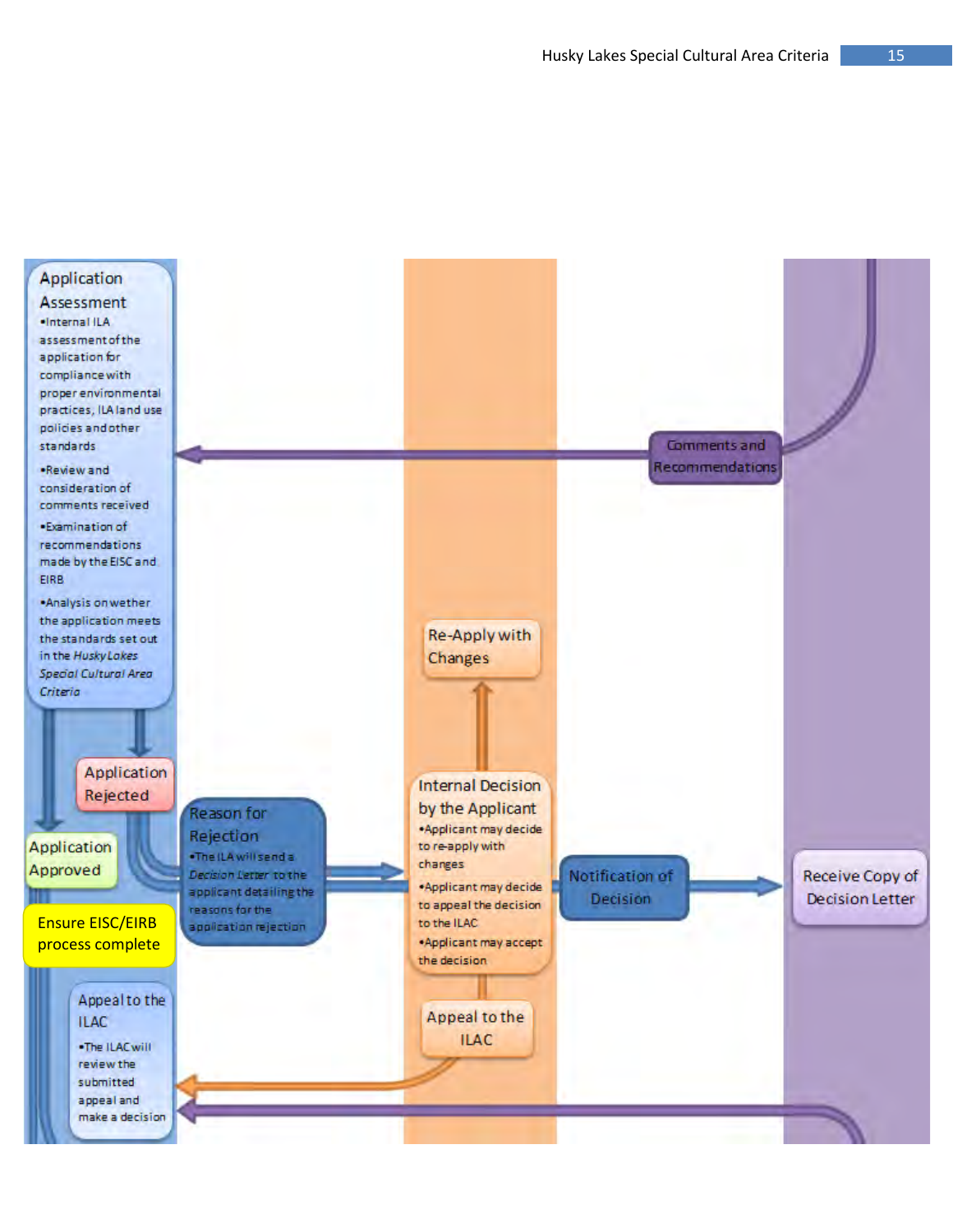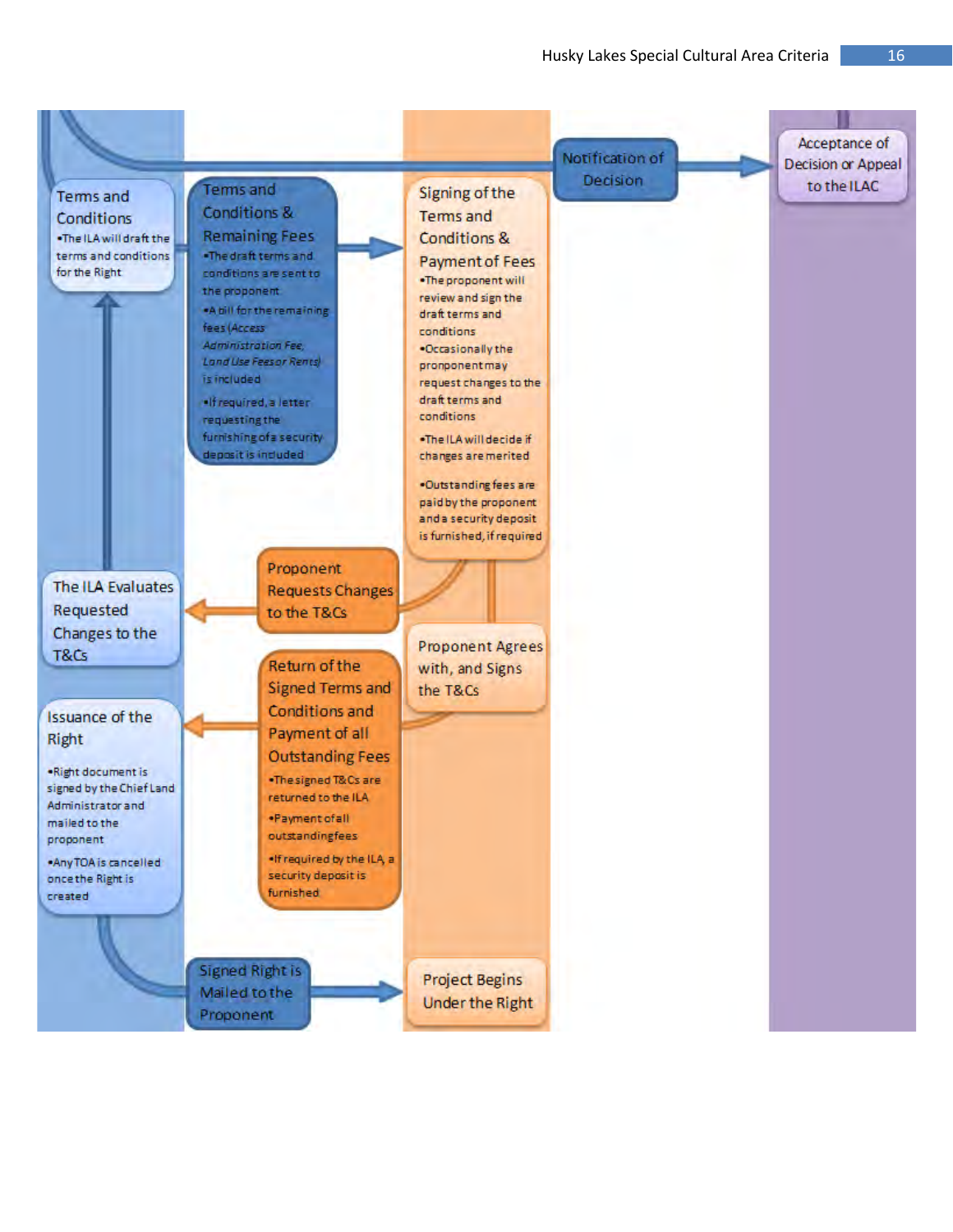# **Regulatory Bodies and Mandates**

The ILA is the land administrator for all private lands in the ISR, including those that surround Husky Lakes. However, there are many other regulatory bodies that should be consulted prior to planning any activity or development in Husky Lakes. Table 1.1 describes the different regulatory bodies and their mandates as they relate to Husky Lakes. This list is not exhaustive.

| <b>Regulatory Body</b>                                    | <b>Mandate</b>                                                                                                                                                                                                                                        |
|-----------------------------------------------------------|-------------------------------------------------------------------------------------------------------------------------------------------------------------------------------------------------------------------------------------------------------|
| <b>Indian and Northern Affairs Canada</b><br>(INAC)       | Owns the mineral rights to all minerals below<br>$7(1)(b)$ lands in the Husky Lakes area.                                                                                                                                                             |
| Department of Fisheries and Oceans<br>(DFO)               | Responsible for protecting fish and fish habitat.                                                                                                                                                                                                     |
| <b>Environmental Impact Screening Committee</b><br>(EISC) | The EISC must screen all development<br>activities to determine if their environmental<br>impacts could be significant. If they deem that<br>the project could have significant impacts then<br>the EISC will forward the application to the<br>EIRB. |
| <b>Environmental Impact Review Board</b><br>(EIRB)        | The EIRB reviews projects that the EISC has<br>deemed to have the potential to have<br>significant environmental impacts. The EIRB<br>must decide if those impacts can be properly<br>mitigated.                                                      |
|                                                           | The EIRB also has a mandate to protect Husky<br>Lakes – refer to page 5 for additional details.                                                                                                                                                       |
| Northwest Territories Water Board<br>(NWTWB)              | The NWTWB's mandate is to regulate water<br>use and waste disposal activities in the ISR.<br>This includes Husky Lakes.                                                                                                                               |
| <b>Transport Canada</b><br>(TC)                           | Husky Lakes, as well as several watercourses<br>in the <i>Boundary</i> , are navigable waterways and<br>thus subject to the Navigable Waters<br>Protection Act.                                                                                       |
| Prince of Wales Northern Heritage Centre<br>(PWHNC)       | Due to Husky Lakes' long tradition of use by<br>the Inuvialuit, there are many archaeological<br>sites in the <i>Boundary</i> . These sites are<br>regulated by the PWNHC.                                                                            |
| <b>Aurora Research Institute</b><br>(ARI)                 | As per the <i>Scientists Act</i> , all research in the<br>ISR must be approved by ARI. See page 10<br>for additional details.                                                                                                                         |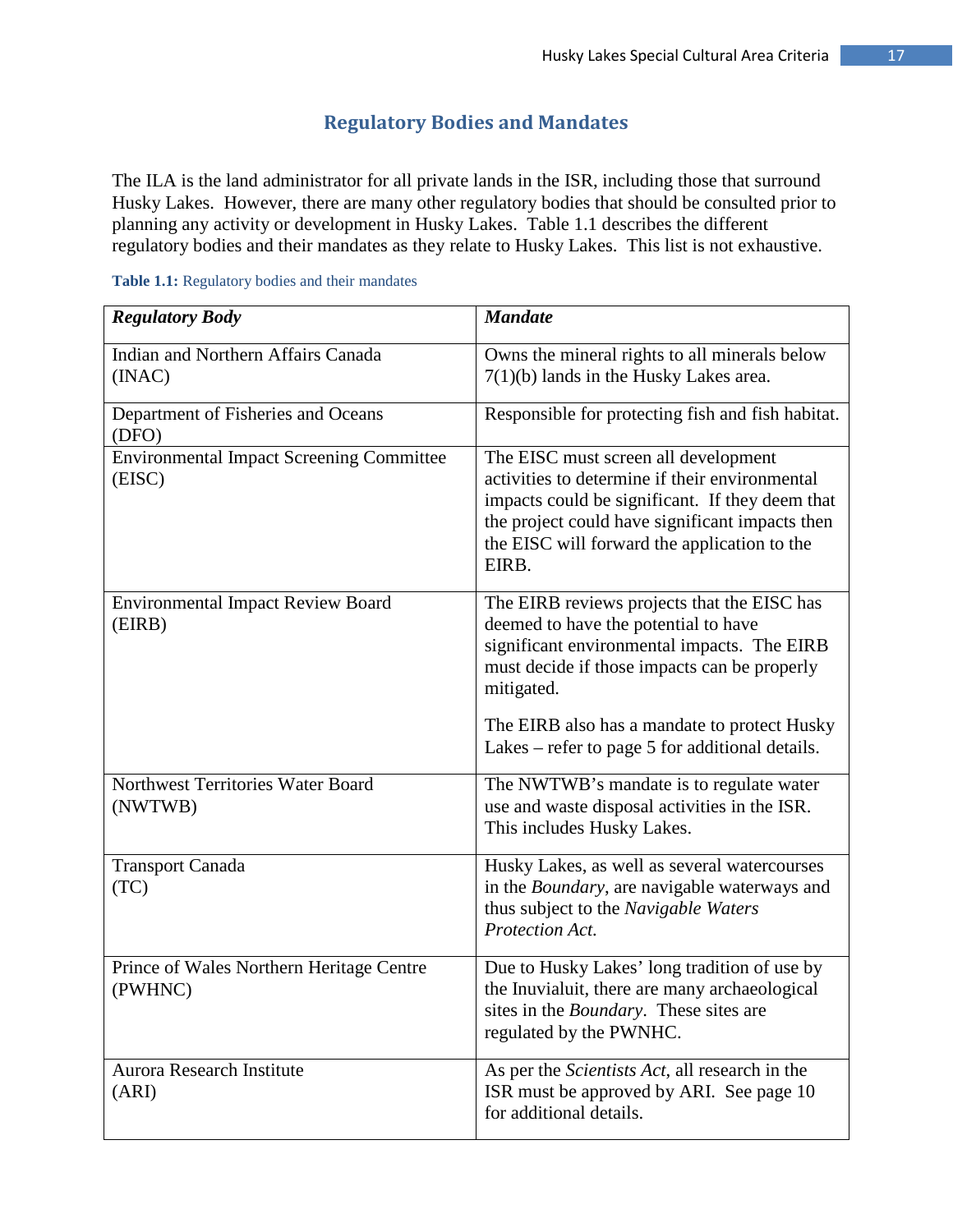# **Research in the Husky Lakes Special Cultural Area**

The Inuvialuit Land Administration recognizes that the Husky Lakes Special Cultural Area Criteria may limit certain research activities that are deemed important to Inuvialuit understanding of the physical and biological environment. Exceptions to the Husky Lakes Special Cultural Area Criteria may be made at the discretion of the Administrator, if the research is of significant benefit to the Inuvialuit. The ILA and the Administrator will ultimately decide what research is deemed to be of significant benefit to the Inuvialuit. For greater certainty, but without restricting the generality of the foregoing, the following activities may be deemed to qualify for exceptions to the Criteria:

- a) Archaeological studies;
- b) Cultural studies;
- c) Flora and Fauna studies;
- d) Weather and climate monitoring;
- e) Permafrost monitoring; and
- f) Erosion monitoring.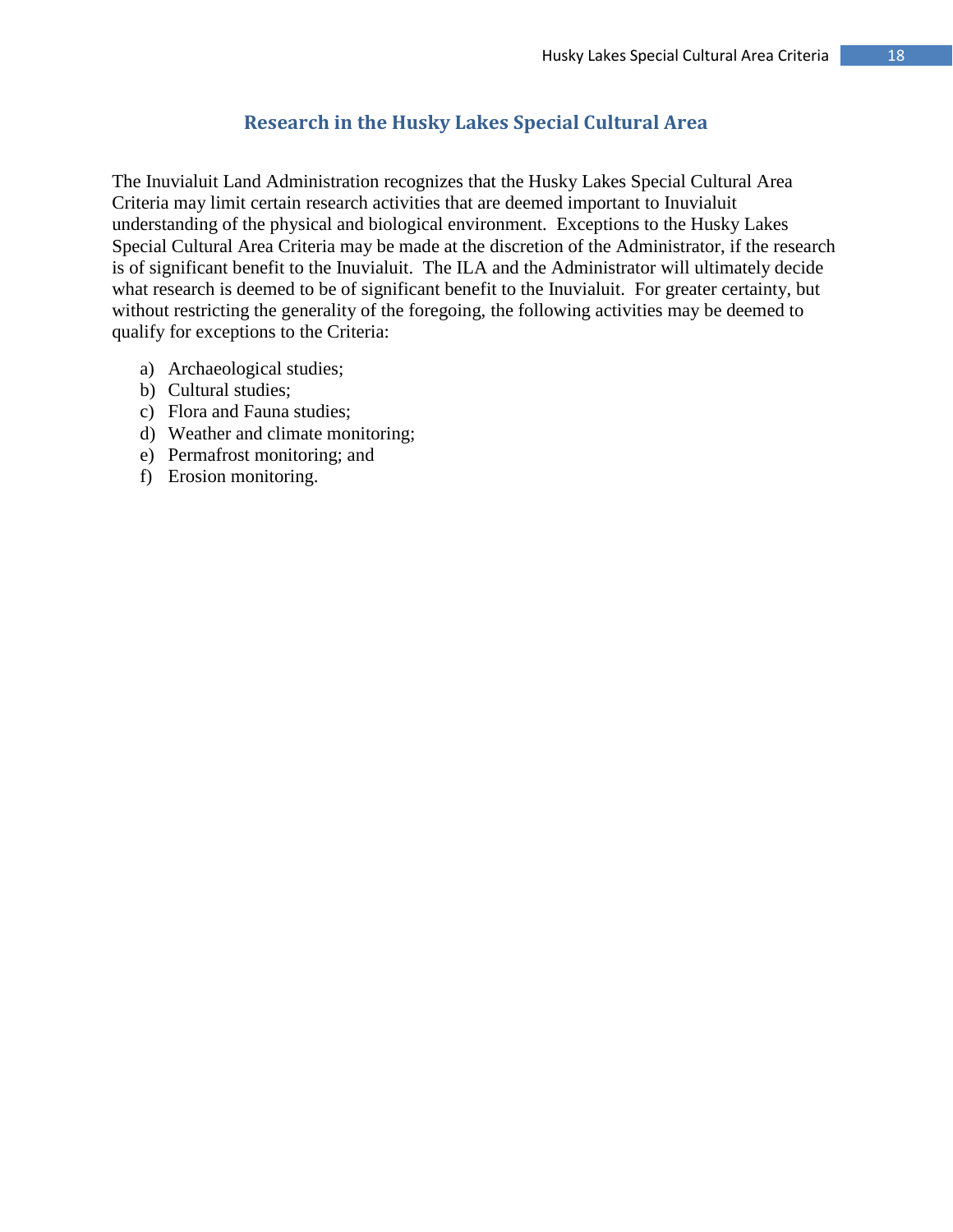# **Appendix A**

#### *Identification of Lands within the Husky Lakes Special Cultural Area Boundary*

#### Private lands considered to be in the Husky Lakes Special Cultural Area Boundary are described as follows:

In the Northwest Territories; in the District of Mackenzie;

All that parcel of land more particularly described as follows: all topographic features hereinafter referred to being according to edition 2 of the Crossley Lakes map sheet number 107A of the National Topographic System, produced at a scale of 1:250,000 by the Army Survey Establishment, Royal Canadian Engineers, at Ottawa; edition 2 of the Aklavik map sheet number 107B of the National Topographic System, produced at a scale of 1:250,000 by the Surveys and Mapping Branch, Department of Mines and Technical Surveys, at Ottawa; edition 1 of the Mackenzie Delta map sheet number 107C of the National Topographic System, produced at a scale of 1:250,000 by the Army Survey Establishment, Royal Canadian Engineers, at Ottawa, and edition 2 of the Stanton map sheet number 107D of the National Topographic System, produced at a scale of 1:250,000 by the Army Survey Establishment, Royal Canadian Engineers, at Ottawa;

Commencing at a point being the intersection of latitude  $69^{\circ}10'N$  with longitude  $133^{\circ}21'W$ ;

thence south along longitude 133°21'W to its intersection with the latitude 69°00'N;

thence in a southwesterly direction to a point being the intersection of latitude 68°50'N and longitude 133°35'W;

thence in a southeasterly direction to a point being the intersection of latitude 68°45'N and longitude 133°27'30"W;

thence in a southeasterly direction to a point being the intersection of latitude 68°43'N and longitude 133°15'W;

thence south along longitude 133°15'W to its intersection with the latitude 68°40'N;

thence easterly along latitude 68°40'N to its intersection with the longitude 132°30'W;

thence north along longitude 132°30'W to its intersection with the latitude 68°45'N;

thence easterly along latitude 68°45'N to its intersection with the longitude 132°15'W;

thence north along longitude 132°15'W to its intersection with the latitude 69°00'N;

thence in a northeasterly direction to a point being the intersection of latitude 69°15'N and longitude 131°45'W;

thence easterly along latitude 69°15'N to its intersection with the longitude 131°22'45"W;

thence in a southeasterly direction to a point being the intersection of latitude 68°59'45"N and longitude 131°11'45"W;

thence in a northeasterly direction to a point being the intersection of latitude 69°00'45"N and longitude 130°29'45"W;

thence in a northeasterly direction to a point being the intersection of longitude 130°13'W with the southern shoreline of Eskimo (Husky) Lakes at approximate latitude 69°41'36"N;

thence in a northwesterly direction to a point being the intersection of latitude  $69^{\circ}45'$ N and longitude  $130^{\circ}35'40''W$ ;

thence in a southwesterly direction to a point being the intersection of latitude  $69^{\circ}34'N$  and longitude  $131^{\circ}42'30''W$ ;

thence north along longitude  $131^{\circ}42'30''W$  to its intersection with the latitude 69°41'N;

thence in a southwesterly direction to a point being the intersection of latitude 69°37'N and longitude 132°11'W;

thence south along longitude  $132^{\circ}11'W$  to its intersection with the latitude 69°29'N;

thence in a southwesterly direction to a point being the intersection of latitude  $69^{\circ}26'N$  and longitude  $132^{\circ}17'30''W$ ;

thence in a general southwesterly direction to the point of commencement.

#### INCLUDING

All of the islands lying within the area so described.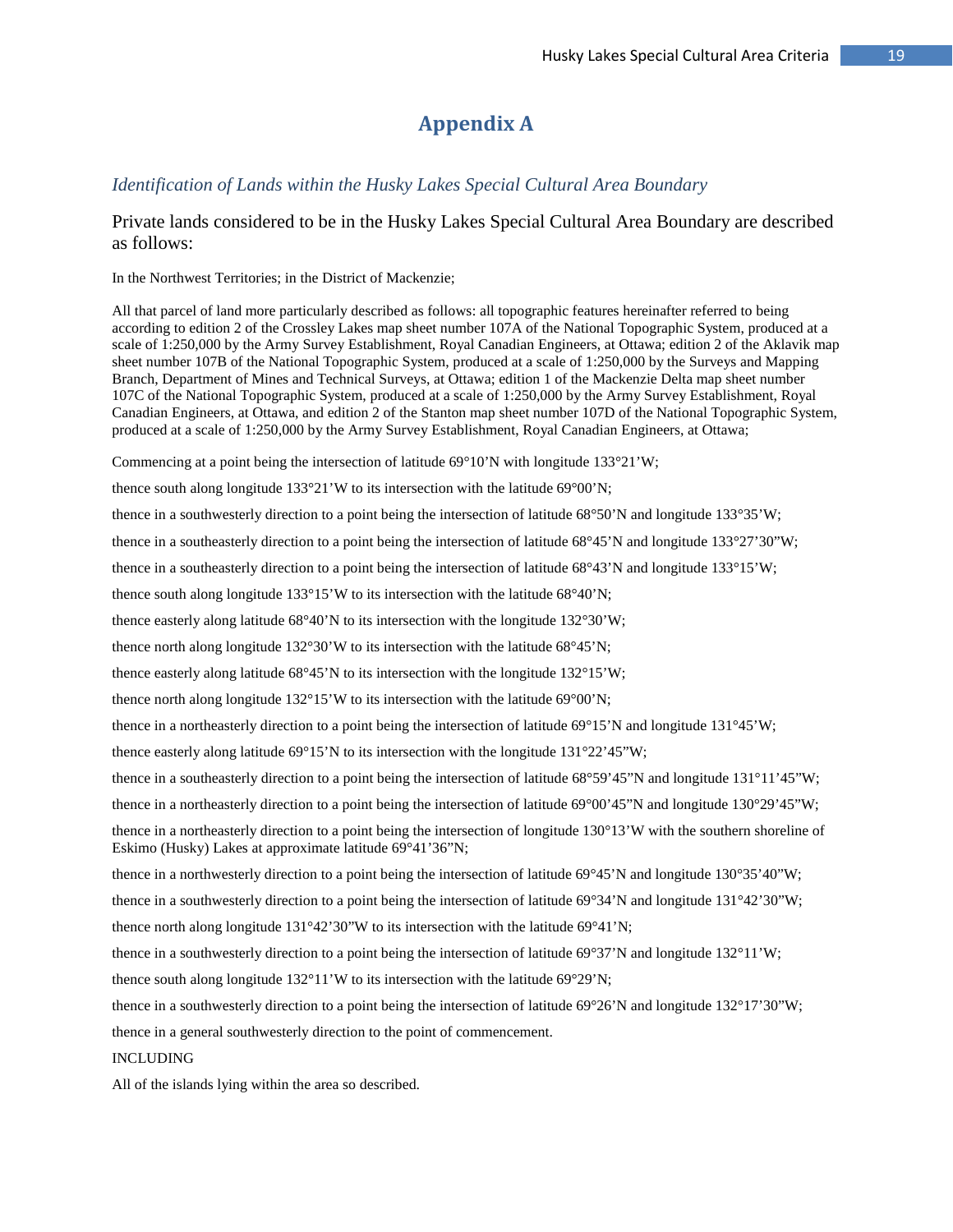# **Maps of Traditional Land Use Areas**



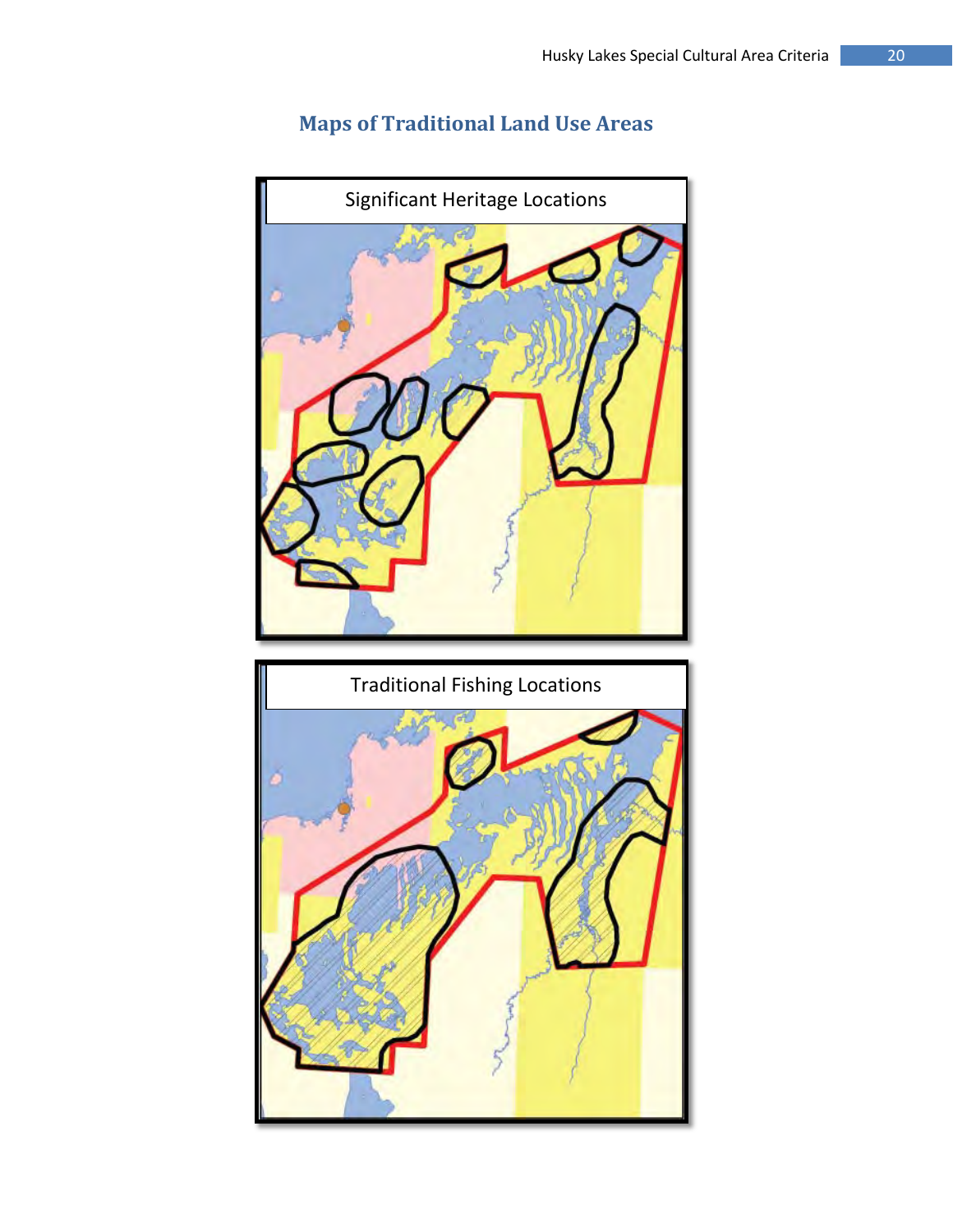